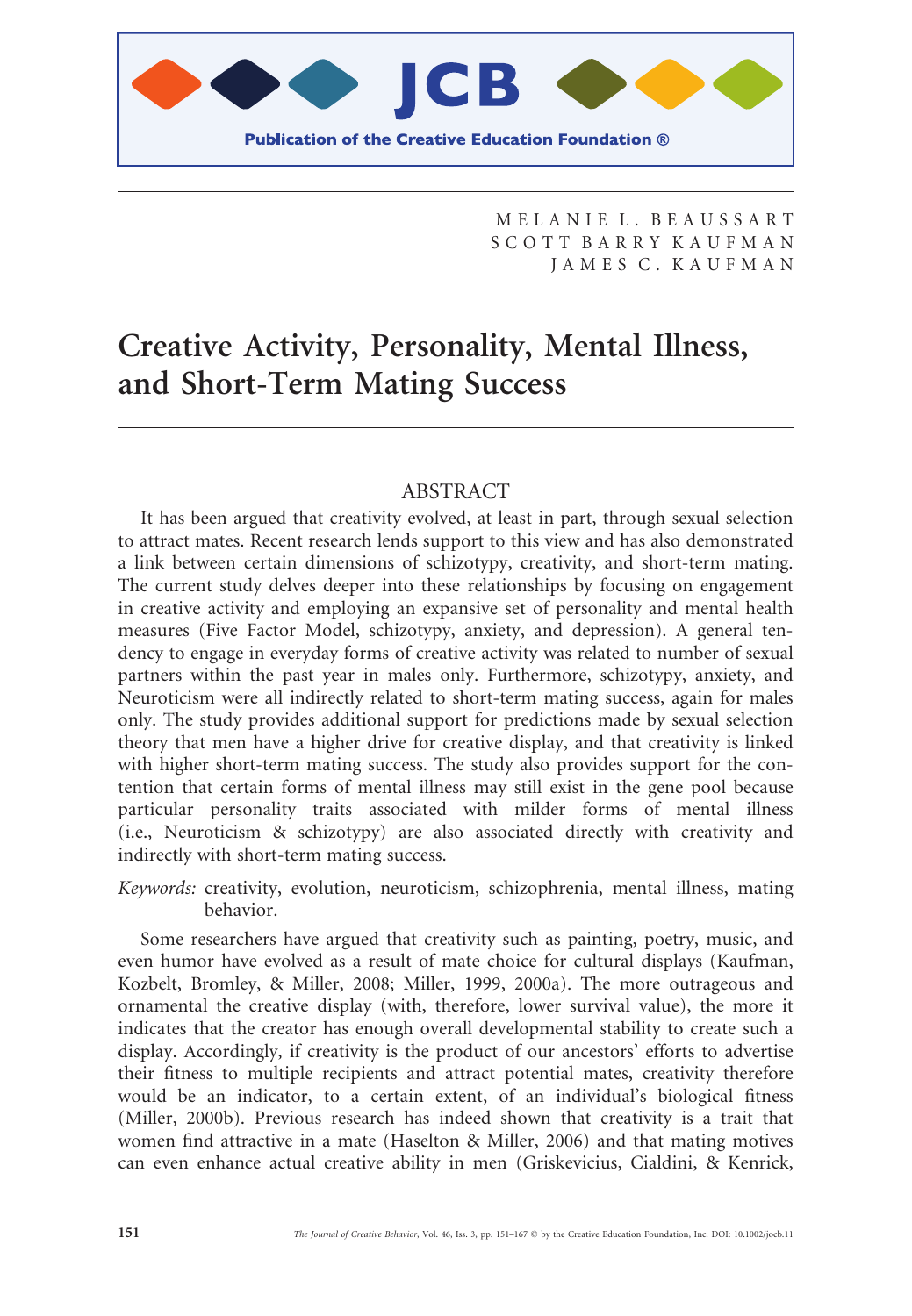2006). Current research has shown that for men, artistic accomplishment for visual art is related to sexual success (Clegg, Miell, & Nettle, 2011), thus providing support for the evolutionary psychology model of creativity and mating success.

The relationship between creativity and mating success may not be so linear however. There is a large body of research that is focused on creativity and mental illness. Although the nature and extent of this relationship is not fully determined, there is a general consensus that there is likely some type of link (see Silvia & Kaufman, 2010; for a recent overview). A recent study by Kyaga and his colleagues (Kyaga et al., 2011), examined the relationship between mental illness and occupation by carrying out a case-control study using the Swedish population registers. The likelihood of being in a creative occupation was compared amongst people who had been treated for a mental illness, their non-diagnosed relatives, and a control sample. Not only were those with certain forms of mental illness more likely to be in creative jobs than the control sample, but so were their first-degree relatives. This is consistent with earlier family pedigree studies of mental illness and creativity (Andreasen, 1987; Karlsson, 2001; Karsson, 1970; Post, 1994; Richards, Kinney, Lunde, Benet, & Merzel, 1988). The results of these studies have led several researchers to suggest that some features of mental illness may give adaptive advantages to the affected individuals (Brod, 1997; Jamison, 1993; Richards et al., 1988; Wilson, 1994) and their relatives (Avila, Thaker, & Adami, 2001).

The preponderance of research on mental illness and creativity has been primarily focused on mood disorders such as depression, bipolar, and anxiety (Carlsson, 2002; Carlsson, Wendt, & Risberg, 2000; Silvia & Kimbrel, 2010) and thought disorders like those in the schizophrenia spectrum (Abraham & Windmann, 2008; Batey & Furnham, 2008; Fisher et al., 2004; Karimi, Windmann, Güntürkün, & Abraham, 2007; Nettle, 2006; Rawlings & Locarnini, 2008). However, there is some contention that the relationship is a result of a confounding correlation between mental illness and certain personality factors. For example, Miller and Tal (2007) argue that the personality trait of openness to experience may predict creativity better than schizotypy traits. They found that schizotypy correlated with both creativity and openness, yet in a multiple regression model predicting creativity, the partial contribution of schizotypy was no longer statically significant. On the other hand, these constructs may have a mediating effect on one another; schizotypy increases openness, which consequentially enhances creativity. Therefore, establishing a pattern of how creativity and mental illness are related may be dependent on a complicated system that explores traits that predispose one for affective disorders. Nevertheless, the existence of this relationship creates an apparent contradiction: creativity, a behavior that increases mating success, simultaneously occurs with potentially harmful impairments that could negatively impact the person that manifests it.

The assumed relationship between creativity and mental illness suggests that creative ability may have possible advantages for the genes associated with psychopathology and thus the negative fitness effects are counterbalanced (see Keller & Miller, 2006). Hypothetically, a creative person is likely to have more sex partners (see Miller, 1999), but if a person is mentally ill they may have fewer sex partners (Avila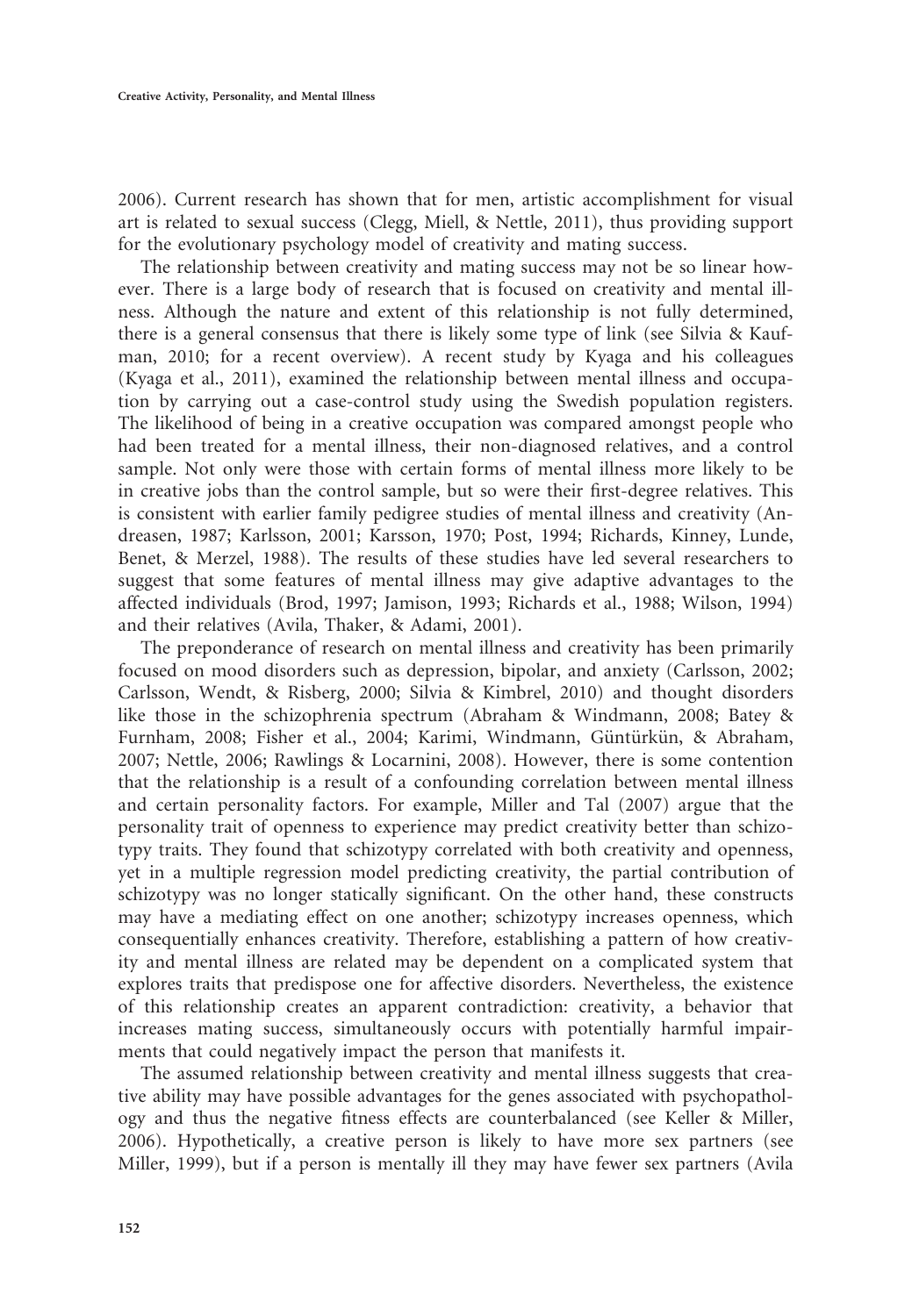et al., 2001; Bassett, Bury, Hogkinson, & Honer, 1996). If mental illness enhances creativity, how does this impact the number of sexual partners a person has? Nettle and Clegg (2006) explored one facet of this argument by investigating the effects of schizotypy on creativity as a mediator of mating success. By looking at a sample representative of the general population and a targeted sample of artists and poets, Nettle and Clegg found that short-term mating was positively correlated with certain dimensions of schizotypy in the creative people. Hence, schizotypy mediated by creativity increased a person's evolutionary fitness due to the greater number of sexual partners (and therefore offspring) a person had.

Given that multiple forms of mental illness have been found to correlate with creativity, what type of relationship exists between creativity, short-term mating success, and other affective states associated with creativity such as depression and anxiety? Additionally, if some types of mental illness are only associated with creativity through their association with certain personality factors then how does personality mediate this relationship with creativity? The goal of this study is to explore various traits that have traditionally been associated with creativity, such as personality and mental illness, to assess their impact on short-term mating success.

#### **METHODS**

### PARTICIPANTS/PROCEDURE

Participants were volunteers from a public California university and from the Internet. The students were recruited to take the online survey via an "experiments for extra credit" bulletin board and by e-mail. The Internet participants accessed the online questionnaire via links from various websites or portals sponsored by psychology clubs or university departments. No incentive was offered beyond possible extra credit. There were 708 participants, including 603 females and 105 males. Of the participants, 701 stated their marital status, with 515 being single, and 186 currently married or living with someone in a committed romantic relationship. The minimum age was 18 and the maximum was 59, for a mean of 24.4 years old  $(SD = 7.4)$ .

#### MEASURES

Participants were given the following measures: A demographic questionnaire, the Five Factor Personality Test from the International Personality Item Pool, a modified Creative Activities and Interests Checklist, a modified Sociosexual Orientation Index, the Center for Epidemiologic Studies Short Depression Scale, the Schizotypal Personality Questionnaire, and the State and Trait Anxiety Inventory.

#### Demographics questionnaire

All participants completed a brief demographic questionnaire that included questions about age, gender, ethnicity, sexual preference, marital status, and whether or not they had children.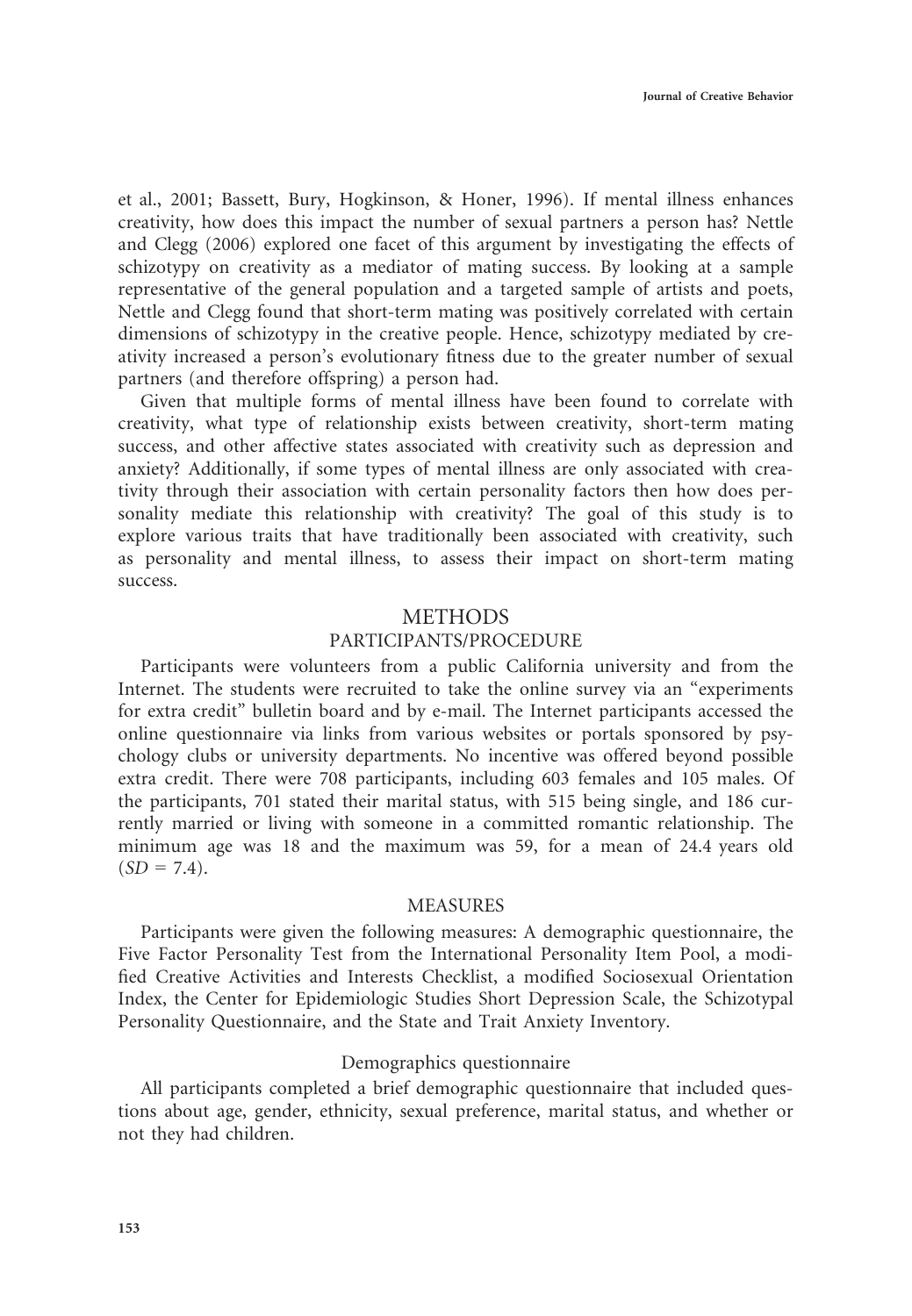#### Sociosexual orientation index

The seven-item Sociosexual Orientation Index (SOI) scale (Gangestad, Simpson, Cousins, Garver-Apgar, & Christensen, 2004) was used, along with their suggested interpretive formula, to assess participants general attitude towards their own sexuality and overall willingness to engage in short-term sexual behaviors such as "one night stands." Our particular focus, however, was not a respondent's sociosexuality but rather on the respondent's sexual behavior within a 12-month period; therefore, we only used the response to the question "How many different partners have you had sex with in the past year?" to represent the participant's short-term mating success.

#### State and trait anxiety inventory

Anxiety was measured using the State and Trait Anxiety Inventory (STAI) (Spielberger, Gorsuch, Lushene, Vagg, & Jacobs, 1983). Participants were instructed to respond to each of 20 items that best described how they felt with (1) being "I never feel that way" to (4) being "I always feel that way." All counterbalanced items were recoded to one direction, with 1 indicating the best possible evaluation and 4 indicating the worst. All answers were then summed. Higher scores are indicative of higher levels of anxiety.

#### International personality item pool

The International Personality Item Pool (IPIP) (Goldberg, 1999) offers a 50-item scale designed to measure the five-factor personality theory of intellect, conscientiousness, extraversion, agreeableness, and emotional stability (Goldberg, 1999; Goldberg et al., 2006). In this measure, participants rate how well each statement describes them on a Likert scale from "1" (very inaccurate) to "5" (very accurate). Sample statements include: "Am the life of the party," "Feel little concern for others," "Am always prepared," "Get stressed out easily," and "Have a rich vocabulary." These statements represent the five personality types listed above. Descriptors at the high pole of some of the factors may have some relationship to certain psychiatric disorders. For example, low scores of emotional stability (i.e., Neuroticism) tend to present itself with proneness for depression and anxiety. In fact, the trait of anxiety is almost synonymously used as Neuroticism but with an indication that this factor is aligned with introversion (Loo, 1979).

#### Creative activities and interests checklist

Since the purpose of this study was to explore creative behavior rather than creative ability, we administered a modified version of the Creative Activities and Interests Checklist (based on Griffin & McDermott, 1998), a 27-item checklist that assessed the respondent's behavior. A scientific subscale was added by Holt, Delanoy, and Roe (2004) based on the Creative Behavior Inventory (Hocevar, 1979).The scale was divided into four creative domains: visual arts, performing arts, literary arts, and scientific (see Appendix). We further modified this scale in an attempt to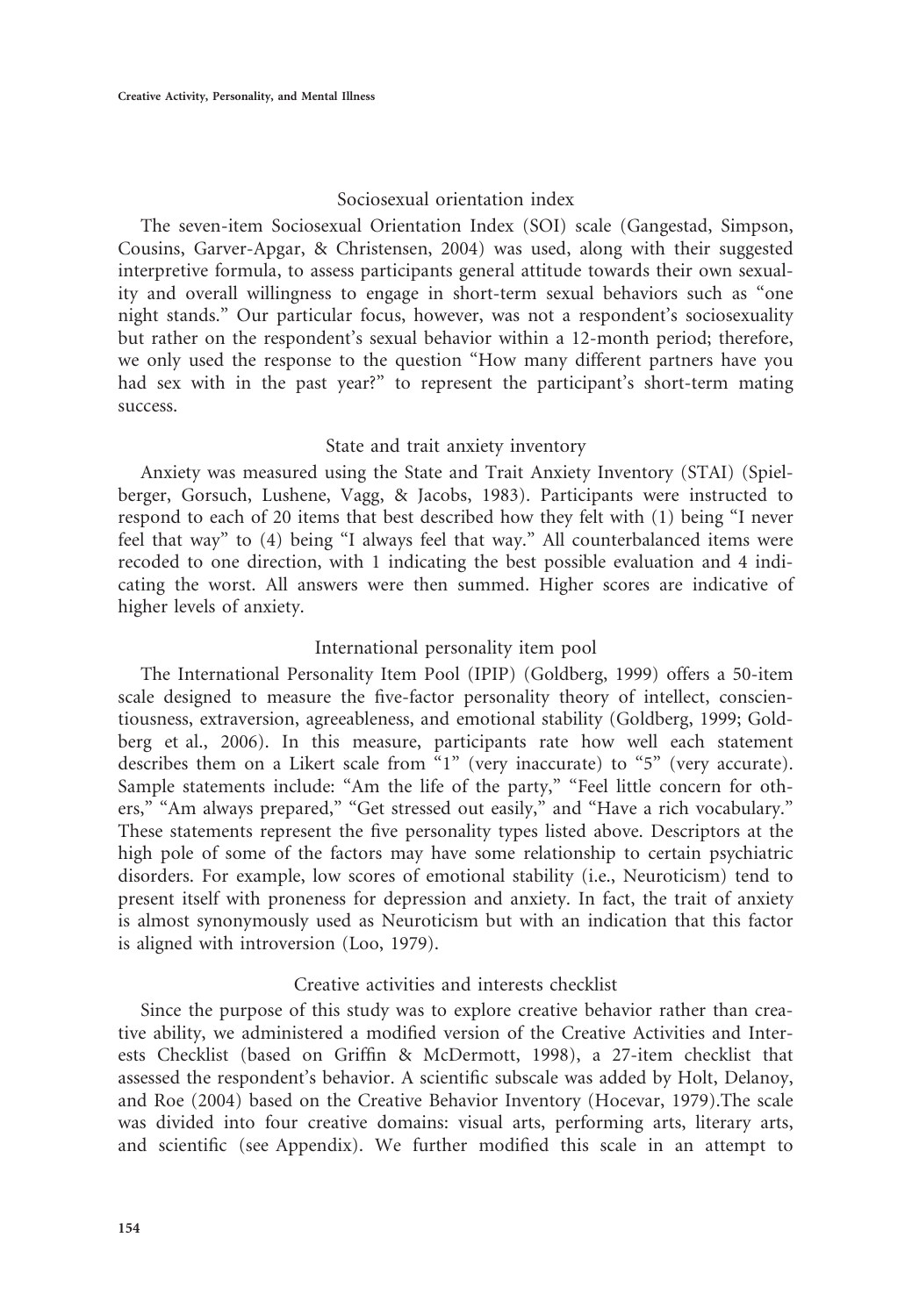quantify the level of the respondents' engagement in each activity by using a Likert scale, from 1 (none of the time) to 5 (most of the time) as opposed to a checklist of only "yes." In addition, the question that asks about the respondents' "busking" enthusiasm was changed to "street performing" in order to reflect American English terminology. Furthermore, since our goal was to focus on a specific time frame, we asked respondents to only report the activities that they engaged in over the past 12 months. This score was then used to create a general creative behavior score for each person by calculating the grand mean of all the creative behaviors.

#### Center for epidemiologic studies short depression scale

The Center for Epidemiologic Studies Short Depression Scale (CES-D 10) (Andresen, Malmgren, Carter, & Patrick, 1994) is a ten-item self-report scale designed to identify depressive symptoms. Responses are recorded using a four-point Likert scale ranging from rarely (scored 0) to most of the time (scored 3), and summed across the ten items to provide a total score. Respondents who provided data on only nine items were included in the analyses, with mean value used to replace the one missing item. CESD-10 scores greater than 10 are generally indicative that the respondent has "depressive symptoms."

#### Abbreviated schizotypal personality questionnaire

The abbreviated Schizotypal Personality Questionnaire (SPQ-B) (Raine & Benishay, 1995) is a self-report measure of 22 items rated on a yes–no scale that is designed to assess the presence of traits found in DSM-IV for schizotypal personality disorder. The SPQ-B consists of three factors: The cognitive–perceptual deficits factor captures constructs of ideas of reference, odd beliefs, magical thinking, unusual perceptual experiences, and paranoid ideation; the interpersonal deficits factor captures constructs of social anxiety, lack of close friends, and constricted affect; and the disorganized factor captures constructs of odd behavior and speech. These factors are roughly comparable with the three categories of schizophrenic symptoms; positive, negative, and disorganized.

#### RESULTS

The aim of the current study was to assess the relationship between creativity, personality, and characteristics that are commonly related to mental illness to evaluate how these impact short-term mating success. For clarity, we will break up the analysis into three main sections; findings for creativity and mating success, the relationships among creativity, the Five Factor Model of personality, and short-term mating success, and then the associations among schizotypy, depression, anxiety/ Neuroticism, and short-term mating success.

#### CREATIVITY AND SHORT-TERM MATING SUCCESS

While marriage should pragmatically inhibit the number of sexual partners a person has, the mediation of creativity on the social convention of fidelity is unknown. An independent  $t$ -test showed that there was no significant difference between the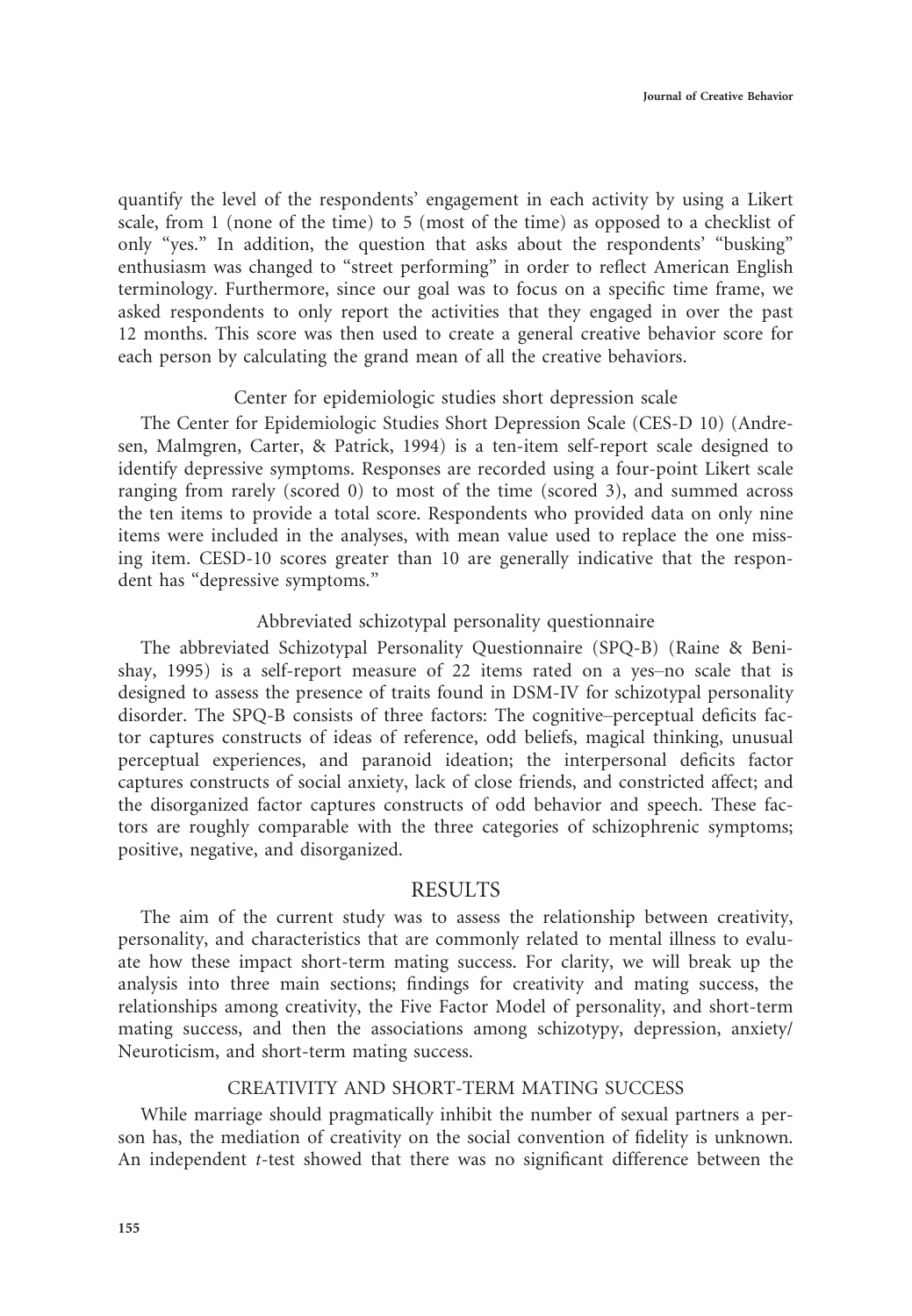| TABLE 1. | Standardized Regression Coefficients $(\beta)$ for Sexual Partners, Creative |
|----------|------------------------------------------------------------------------------|
|          | Activity, with Age, Income, and Marriage Status as Additional Inde-          |
|          | pendent Variables                                                            |

|                           | Total sample (708) | <b>Males</b> (105) | Females (603) |
|---------------------------|--------------------|--------------------|---------------|
| Performing arts           | $.10*$             | $.28*$             | .04           |
| Science                   | $.10*$             | $.25*$             | .02           |
| Writing                   | $.08*$             | .16                | .06           |
| Visual arts               | .01                | .04                | .00           |
| Average creative activity | $.09*$             | $.24*$             | .04           |

Note.  $*_{p} < .05$ .

number of sex partners married people  $(M = 1.22, SD = 0.81)$  and non-married people  $(M = 1.28, SD = 1.2)$  had in a 12 month period,  $t(518.69) = .73, p = .47$ . Since we did not collect information on how long each participant had been married we cannot determine if overlap exists for people who were both married and single in a given span of a year. Therefore, we have included married people in our analysis and controlled for marital status in our tests of significance.

Since short-term mating may impact the reproductive fitness for males and females differently, we explored the variations between the groups for both engagement in creative behavior and engagement in sexual behavior by using independent t-tests with gender as the independent variable. Males  $(M = 1.80, SD = 0.65)$  were more likely to engage in creative behaviors than females ( $M = 1.61$ ,  $SD = 0.58$ ) in the past year,  $t(706) = -3.10$ ,  $p = .003$ , and males  $(M = 1.49, SD = 1.39)$  also had more sexual encounters than females  $(M = 1.22, SD = 1.12)$  in the past year,  $t(706) = 2.2$ ,  $p = .03$ . Table 1 shows the relationship between engagement in creative activity and number of sexual partners within the past year. For the total sample, controlling for age, income, and marriage, creative engagement significantly predicted number of sexual partners  $R^2 = .03$ ,  $F(4,674) = 2.65$ .  $p = .03$ . This finding marks important gender differences, since the link between creative activity and number of sexual partners was only significant for males  $R^2 = .12$ ,  $F(4,96) = 2.50$ .  $p = .05$ .

#### CREATIVITY, PERSONALITY, AND SHORT-TERM MATING SUCCESS

Table 2 shows the link between the Five Factor Model and engagement in creative behavior. For males, the lone significant correlation was a positive relationship between Neuroticism and creative activity. In contrast, Neuroticism had a negative correlation with creative behaviors for females as did Conscientiousness, whereas Extraversion and intellect were both positively related to creative behaviors. Table 3 shows the correlation between the Five Factor Model of personality and short-term mating success. The only significant correlation for men was a negative relationship between Agreeableness and mating success. For women, Extraversion was the only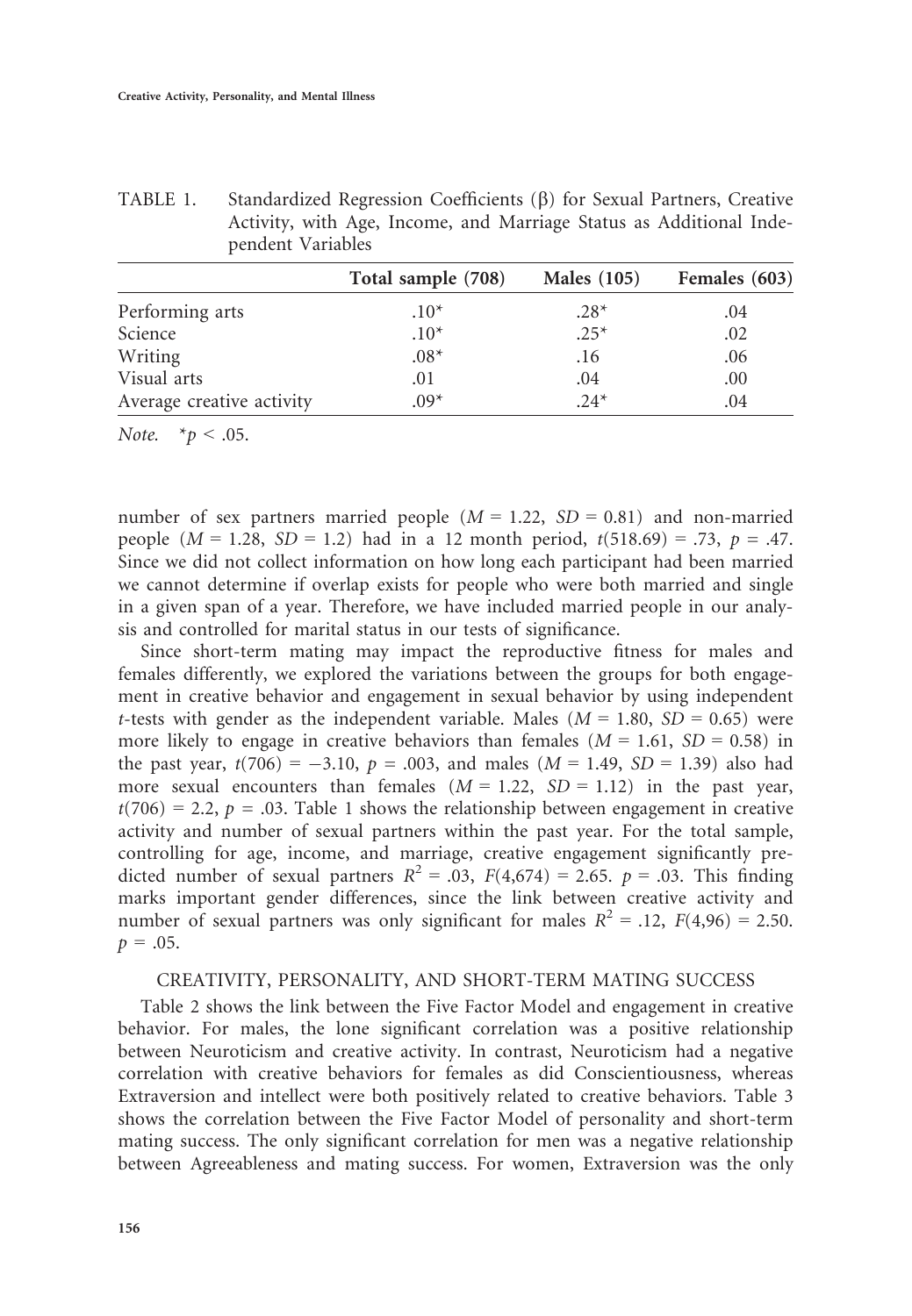|                   | Total sample (708) | <b>Males</b> (105) | Females (603) |
|-------------------|--------------------|--------------------|---------------|
|                   |                    |                    |               |
| Extraversion      | $.14**$            | $-.09$             | $.18**$       |
| Neuroticism       | $-.06$             | $.29**$            | $-.10*$       |
| Conscientiousness | $-.12**$           | $-.14$             | $-.09*$       |
| Agreeableness     | $-.03$             | $-.04$             | $-.01$        |
| <b>Openness</b>   | $.20**$            | .04                | $.23**$       |

TABLE 2. Correlations between the Five Factor Model and Engagement in Creative Behavior

Note. \*\*p < .01; \*p < .05.

TABLE 3. Correlations between the Five Factor Model and Number of Sexual Partners within the Past Year

|                   | Total sample (708) | <b>Males</b> (105) | Females (603) |
|-------------------|--------------------|--------------------|---------------|
| Extraversion      | $.14***$           | .01                | $.17**$       |
| Neuroticism       | .04                | .07                | .05           |
| Conscientiousness | .00                | $-.05$             | .02           |
| Agreeableness     | $-.06$             | $-.25**$           | $-.01$        |
| <b>Openness</b>   | .03                | .00                | .03           |

Note.  $**p < .01$ .

personality dimension that directly related to mating success and increased creative behavior.

Though the direct correlation between Neuroticism and short-term mating success was not significant, we explored the possibility that Neuroticism would be indirectly related through its effect on creativity given that: (a) we found a link between creative activity and short-term mating success in men, and (b) we found a link between Neuroticism and creative activity in men. As there was such a high correlation between the personality dimension of Neuroticism and the trait of anxiety in men  $[r (105) = .748, p = .001]$ , we formed a latent factor "Neuroticism" which consisted of both Neuroticism and anxiety. Figure 1 shows the path analysis that investigates the link between Neuroticism, creative activity, and short-term mating success for men, and Figure 2 shows the same link for women. For men, Neuroticism significantly predicted creative activity, and creative activity predicted shortterm mating success. Though the direct link was slightly negative and not significant, the indirect relationship between Neuroticism and short-term mating success was significant ( $p < .05$ ), through its effect on creative activity. For women, Neuroticism was not related to creative behavior, nor was it directly or indirectly related to short-term mating success.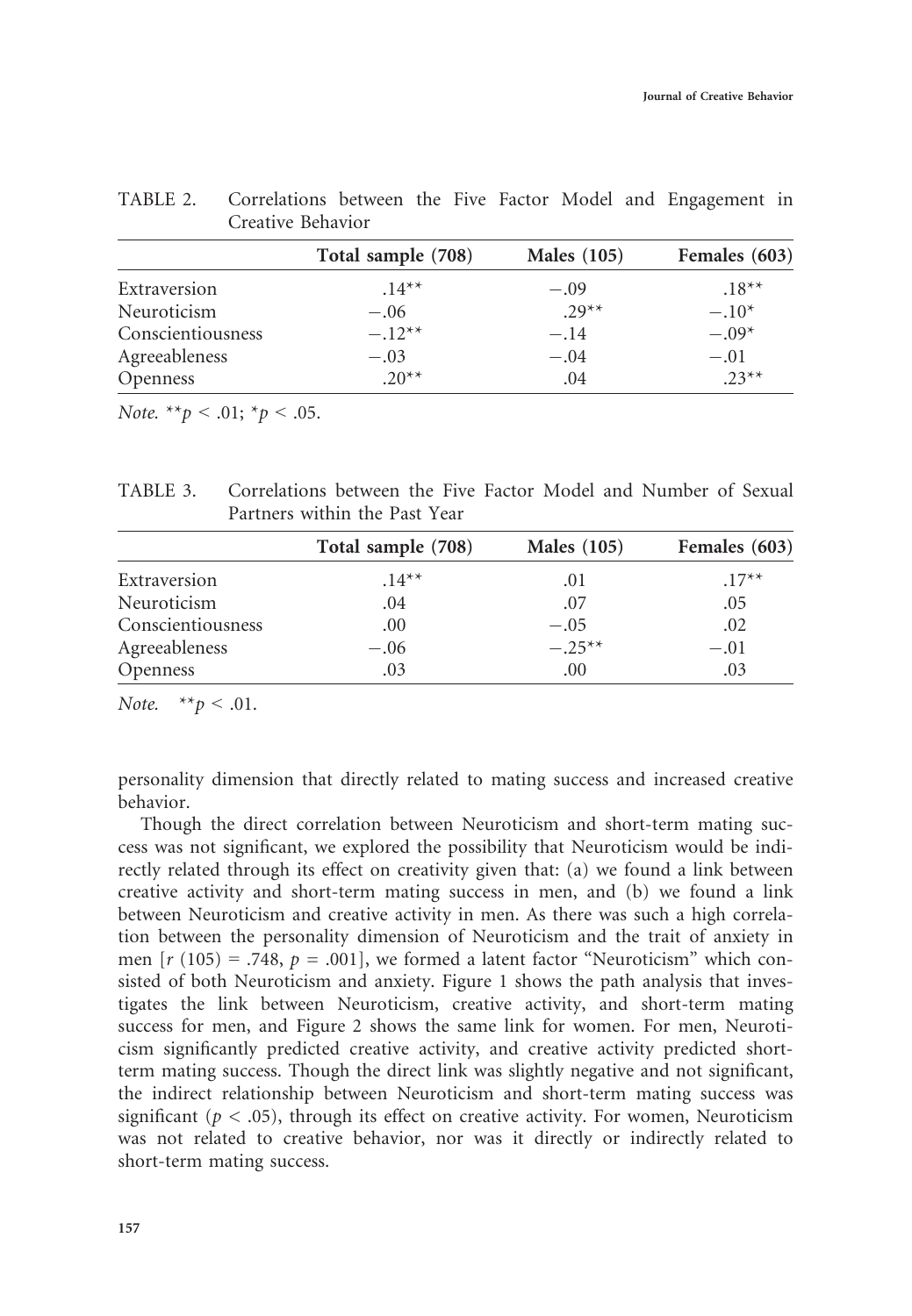

FIGURE 1. Relationship between neuroticism, creative activity, and number of sexual partners within the past year—Males

Notes. \*\*p < .01; \*p < .05. Model fit:  $\chi^2$  = .784 (p = .678); RMSEA = .000; CFI = 1.

## CREATIVITY, SCHIZOTYPY, DEPRESSION, AND SHORT-TERM MATING **SUCCESS**

Since previous research has shown that some dimensions of schizotypy increased mating success through the mediation of creativity (Nettle & Clegg, 2006) the relationship between short-term mating success and creative active was evaluated through a series of multiple regressions with the dimensions of schizotypy (cognitive/perceptual, interpersonal deficits, and disorganized) as independent variables. First, a multiple regression analysis was conducted to evaluate how well the dimensions of schizotypy predicted short-term mating success. After controlling for age, marital status, and income we found that no dimensions of schizotypy were significant predictors of short-term mating success for men or women. The overall linear combination for the dimensions of schizotypy was not significant,  $R^2 = .02$ , F  $(3,680) = .29, p = .83.$ 

Next a series of multiple regression analysis were conducted to evaluate how well the dimensions of schizotypy predicted creative activity overall and by gender. After controlling for age, marital status, and income the overall linear combination of the schizotypy factors was significantly related to creative activity,  $F(3,678) = 8.04$ ,  $p = .001$ . The sample's multiple correlation coefficient was .20 indicating that approximately 4.1% of the variance of creative activity is accounted for by the linear combination of schizotypy factors. For men, all three categories of schizotypy significantly predicted creative activity,  $R^2 = .14$ ,  $F(3,100) = 3.71$ ,  $p = .01$ . For women, though the linear combination of all three categories of schizotypy was significant  $[R^2 = .03, F(3,574) = 4.88, p = .002]$  only two factors—cognitive/perceptual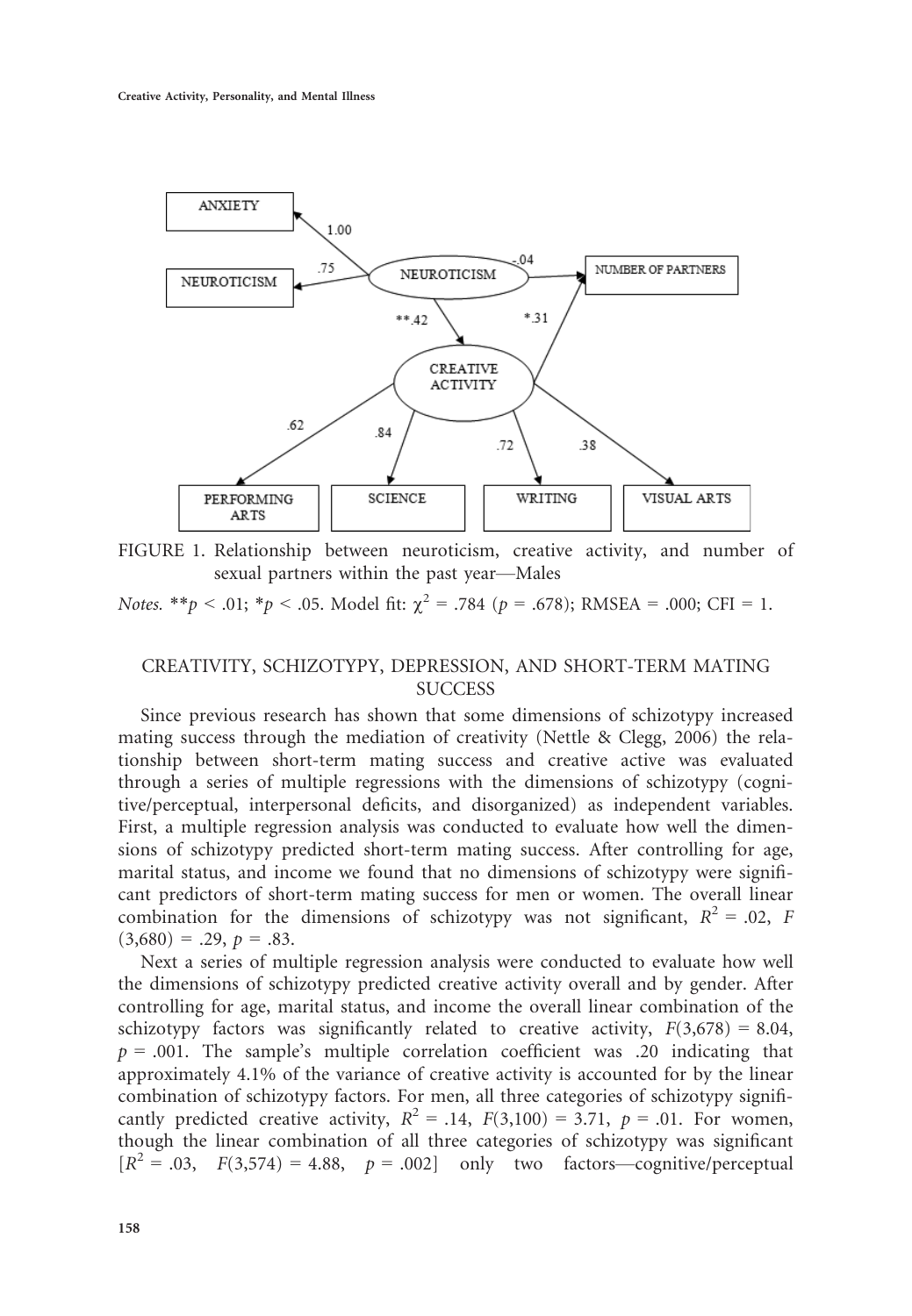

FIGURE 2. Relationship between neuroticism, creative activity, and number of sexual partners within the past year—Females

Notes. Model fit:  $\chi^2 = 1.89$  ( $p = .027$ ); RMSEA = .038; CFI = .987.

 $(\beta = 13, p = 002)$  and interpersonal deficits  $(\beta = 14, p = .001)$ —were significant predictors. Table 4 shows the  $\beta$  coefficients for the three schizotypy scores.

Since all three dimensions of schizotypy significantly correlated with each other, we formed a latent variable of schizotypy to assess the relationship between creative activity, schizotypy (a general proneness to schizophrenia), and short-term mating success. Schizotypy significantly predicted creative activity for both men (Figure 3) and women (Figure 4), but did not directly predict short-term mating success in either sex. The significance of the indirect effect of schizotypy on short-term mating success, mediated by creative activity, was calculated using the bootstrap method recommended by Shrout and Bolger (2002) to replace the more traditional but less accurate Sobel test. For men, the direct effect of schizotypy on short-term mating success is near zero after controlling for creative activity, and the indirect effect was significant ( $p < .05$ ). This suggests a complete mediation. For women, the indirect effect of schizotypy on short-term mating behavior was not significant. Therefore, schizotypy is linked to short-term mating success in men through its effects on creative activity. Schizotypy has no such link in women.

For the overall sample, depression correlated significantly with anxiety [r (708) = .69,  $p < .001$ ], Neuroticism  $[r (708) = .54, p < .001]$  and schizotypy  $[r$  $(708) = .43$ ,  $p < .001$ . Even though depression was highly related to these other factors, there was still an important source of variance that was not shared with these other factors. For men, even though depression significantly correlated with creative engagement  $[r (105) = .21, p = .04]$ , depression was not related to short-term mating success (directly or indirectly). Therefore, the more depressed the men in our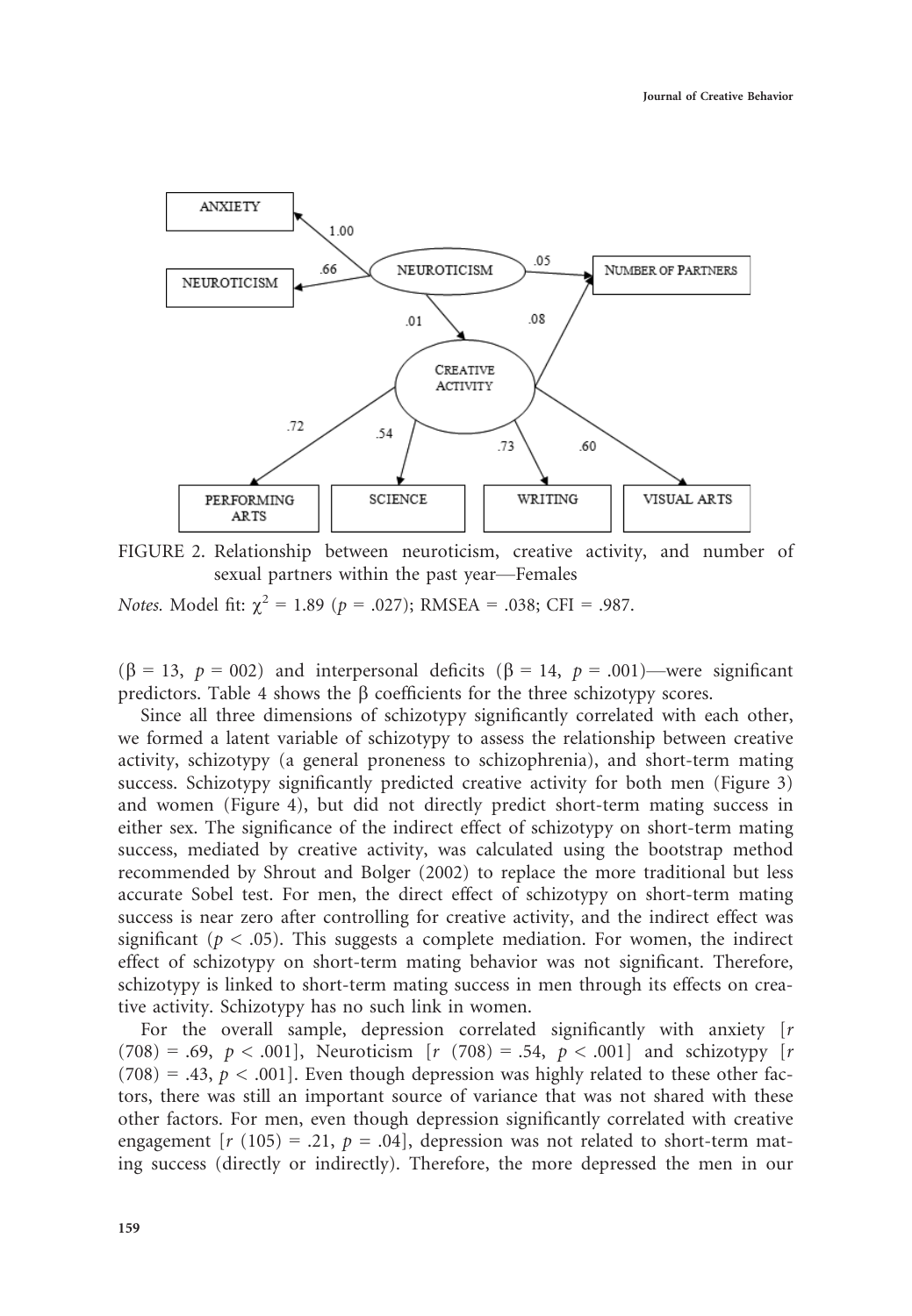TABLE 4. Standardized Regression Coefficients  $(\beta)$  for Creative Activity and Schizotypy, with Age, Income, and Marriage Status as Additional Independent Variables

|                        | Total sample (708) | <b>Males</b> (105) | Females (603) |
|------------------------|--------------------|--------------------|---------------|
| Cognitive/Perceptual   | $.15***$           | $.24*$             | $.04***$      |
| Interpersonal deficits | $.18***$           | $.27**$            | $.02**$       |
| Disorganized           | $.08*$             | $16^{**}$          | .06           |

Note.  $*_p$  < .05,  $*_p$  < .01,  $*_p$  < .001.



FIGURE 3. Relationship between schizotypy, creative activity, and number of sexual partners within the past year—Males

Notes:\*  $p < .05$ . Model fit:  $\chi^2 = 1.145$  ( $p = .300$ ); RMSEA = .037; CFI = .987.

sample, the more they engaged in creative activities. Unlike the patterns we found for anxiety, Neuroticism, and schizotypy, however, such activities did not improve their short-term mating success. This finding suggests something uniquely detrimental about depression to mating success in men. For women, depression did not correlate with creative engagement, but did directly correlate with short-term mating success  $[r (603) = .10, p = .03]$ , suggesting that more depressed females engaged in more sexual activities (but not more creative activities).

#### DISCUSSION

The aim of the current study was to assess the relationship between creativity, personality, and mental illness in order to evaluate how those factors impact shortterm mating. Although the common variance across the creative domains was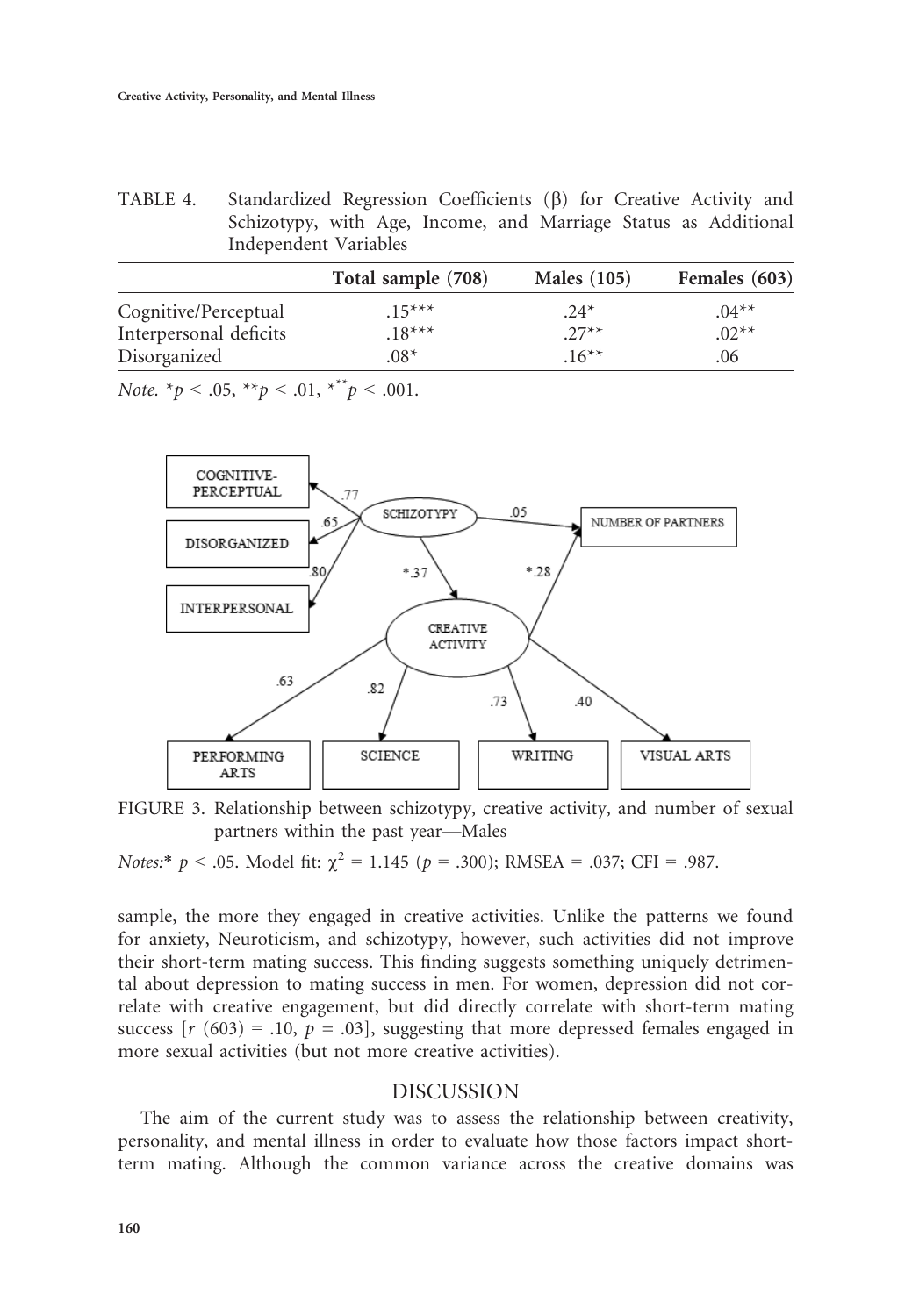

FIGURE 4. Relationship between schizotypy, creative activity, and number of sexual partners within the past year—females.

Notes. \* $z^*p$  < .01. Model fit:  $\chi^2 = 1.224$  ( $p = .231$ ); RMSEA = .019; CFI = .996.

positively associated with the number of sexual partners within the past year, this pattern was true only for men. In addition, men engaged in a wider variety of everyday forms of creativity than women and had a higher number of sexual partners. These findings are consistent with predictions made by the evolutionary theory of sexual selection and differential parental investment (Miller, 1999; Trivers, 1972). Empirically, the finding of a link between creativity and short-term mating success is consistent with the findings of Nettle and Clegg (2006), yet generalizes beyond professional artistic creativity level given that this study examined everyday forms of creative behavior. Moreover, these gender differences are consistent with Griskevicius et al. (2006), who found that only the males in their sample increased their creative display under short-term mating goals.

Some proximate explanations exist as to why creative activity may have been related to short-term mating success in men. The first potential explanation is that males who engaged in more activities that are creative were found more attractive as mates, and therefore they received more sexual opportunities (and took advantage of those opportunities). Previous research in evolutionary psychology has indeed shown that creativity is a desirable trait for women, likely because it is a good genetic indicator rather than a sign of social status (Gangestad, 1997; Haselton & Miller, 2006). The current study lends some support to this view. The type of creativity explored was the more mundane type of creative display that did not necessarily include professional artists. Regardless of how "prestigious" the males' creative display, they still had more sexual partners. Therefore, the popularity of the creative endeavor did not have a large effect, suggesting that a desire for social status is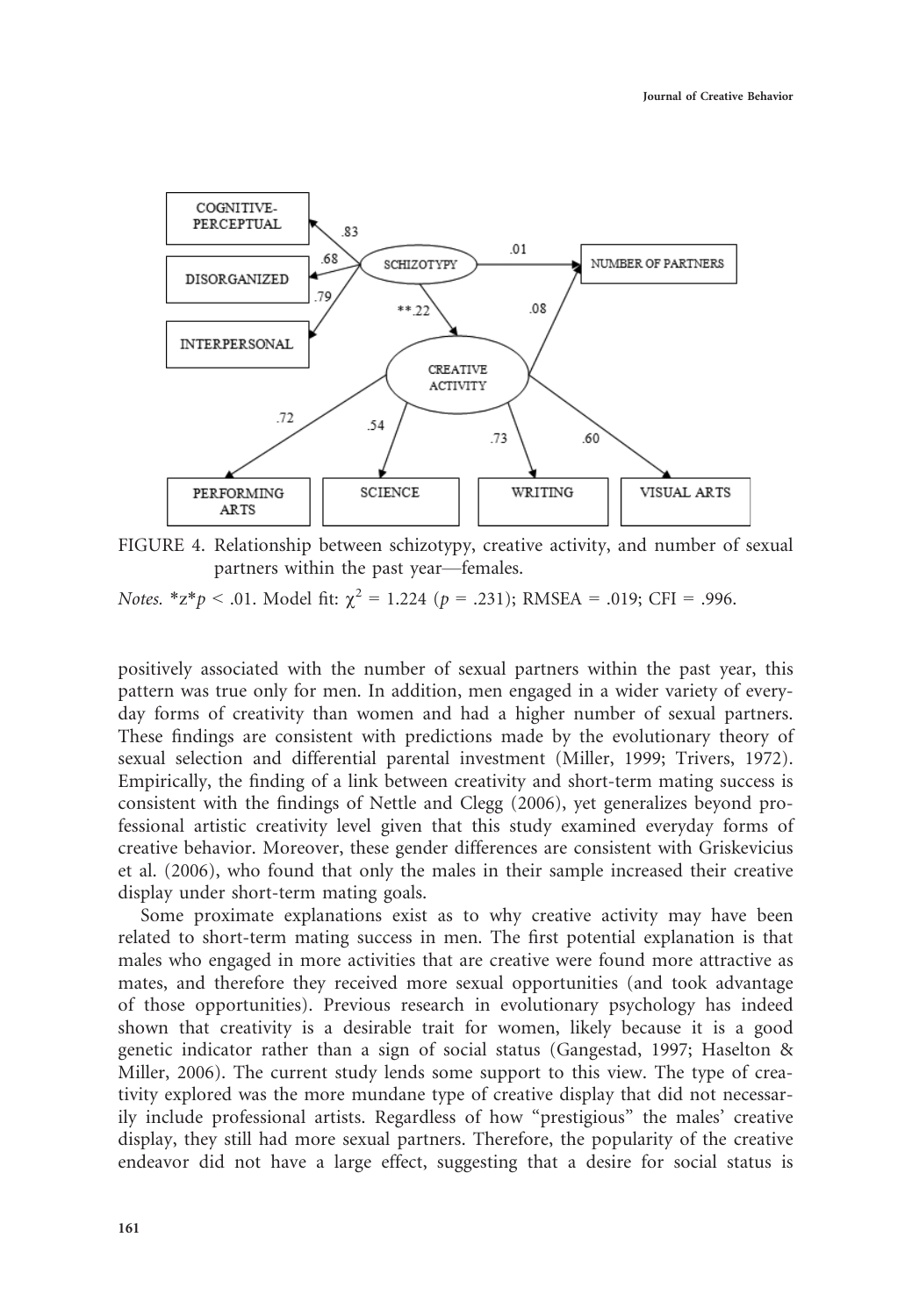probably not solely driving the correlation between creative activities and short-term mating success in men.

Another factor affecting short-term mating success was a male's level of agreeableness. That is, the more agreeable the man, the fewer sexual partners he had within the past year. This may be in line with the old adage, 'nice guys finish last' (at least in terms of short-term sexual encounters) and may stem from high agreeableness being associated with increased loyalty to romantic mates (Schmitt, 2005). It may also be related to agreeableness often being negatively correlated with creativity. For example, creative scientists are less agreeable than less-creative scientists (Feist, 1998), artists are less agreeable than non-artists (Burch, Pavelis, Hemsley, & Corr, 2006), and agreeableness generally correlates negatively with creative accomplishments (King, McKee, & Broyles, 1996). Silvia, Kaufman, Reiter-Palmon, and Wigert (2011) used the six-factor personality model (HEXACO), which splits agreeableness into two factors, agreeableness and honesty-humility. They found no relationship between traditional agreeableness and creativity but did find a negative relationship between honesty-humility and creativity.

Another important determinant of short-term mating for men was "Neuroticism" (the common variance of the Five Factor dimension of Neuroticism and the trait of anxiety). Neuroticism is the factor representing emotional stability versus instability with facets that include anxiety, anger, depression, self-consciousness, immoderation, and vulnerability (Goldberg, 2001). Neuroticism is the strongest (negative) predictor of relationship quality in marriage, and a partner's Neuroticism is a strong influence on an individual's satisfaction with their relationship (Karney & Bradbury, 1997; Kelly & Conley, 1987). It appears that while this factor is possibly related to creativity (Carlsson, 2002; Carlsson et al., 2000), Neuroticism can weaken personal relationships among creative people, in this case creative men, by preventing them from maintaining long-term relationships. Such men may thus have a series of short-term sexual encounters, which appear to be short-term mating success.

In this study, we found that the common variance across the three dimensions of schizotypy (cognitive-perceptual, disorganized, and interpersonal) was related to short-term mating success. Schizotypy was indirectly related to the number of sexual partners in males within the past year through its effect on creativity. These results are similar to Nettle and Clegg (2006), but extend the findings to suggest that there might be some common core of schizotypy that is most related to both participation in creative activity and short-term mating. The finding that the interpersonal dimension of schizotypy loaded highly on to the general factor of schizotypy, and that extraversion as measured by the IPIP was not related to short-term mating success or creative activity in men, suggests that perhaps an important part of the common core in question is a form of introversion and isolation from people. This form of introversion may also be associated with a general tendency for nonconformity that leads to a high level of creative activity. Prior studies have demonstrated that extraversion is directly related to mating success (Nettle, 2005) as well as a mild link between extraversion and creativity (Martindale & Dailey 1996; King et al., 1996; Richardson, 1985; Srinivasan, 1984). However, our results suggest that introversion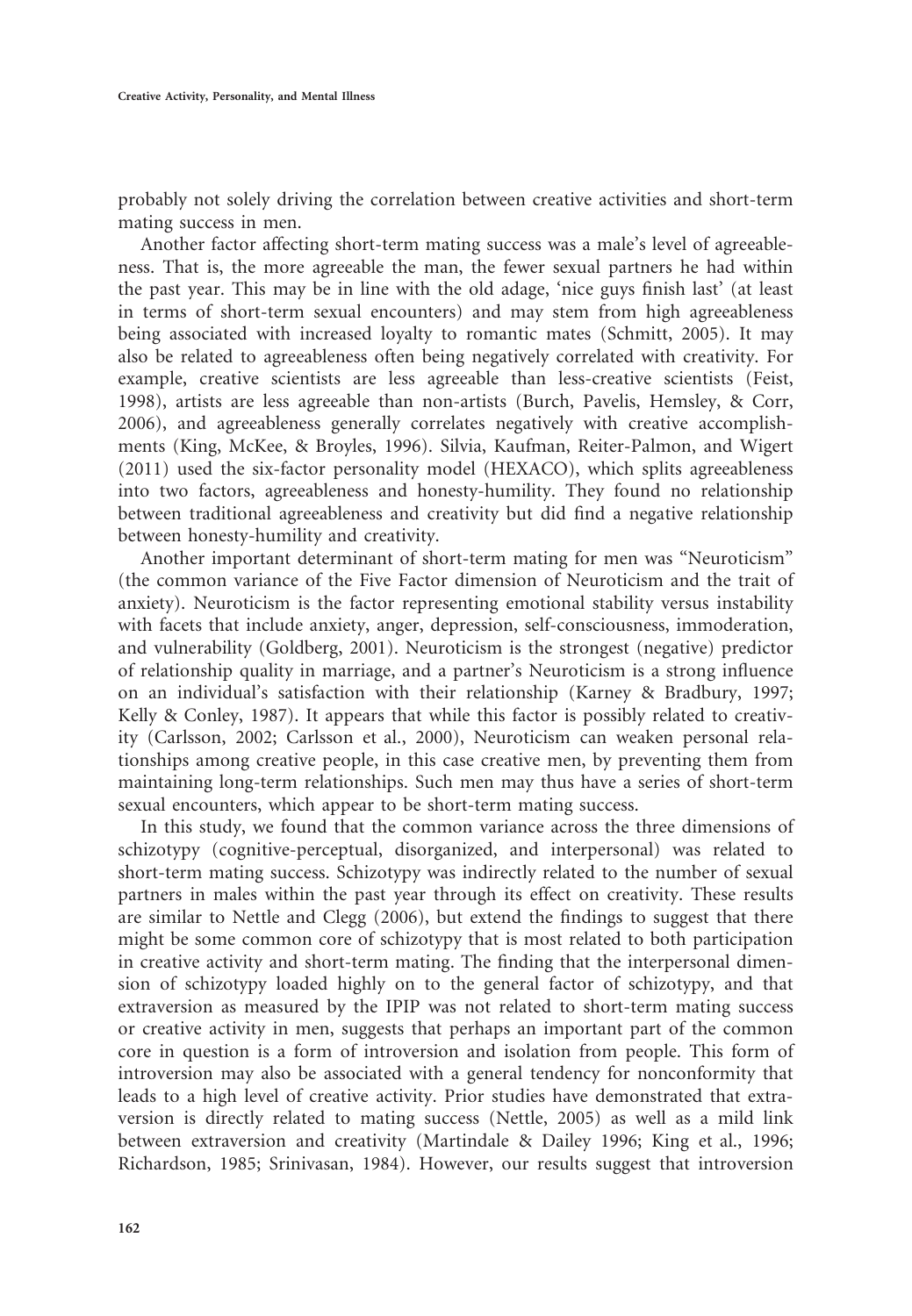may also play a role in short-term mating success, albeit in a more indirect fashion through its effects on the level of general creative activity.

In the current study, although depression was related to schizotypy, Neuroticism, and engagement in creative behaviors in males, no relationship between depression and short-term mating success was found. Importantly though, the results showed that the more depressed a woman was, the more she engaged in short-term sexual encounters (though not creative activities). If many short-term mates are not the optimal strategy for females reproductive success (Trivers, 1972), then depression may be as impairing to a female's reproductive fitness as it is to males.

Although our results are in agreement with the theory of creativity as an evolved mechanism of sexual selection to be advantageous to mating success in males (Miller, 1999, 2000b,c), our findings differ from that of Nettle and Clegg (2006), who did not find gender differences in the link between creative activity and the number of sexual partners. This discrepancy could be explained by the level of artist ability (professionals vs. non-professionals) that was used in the Nettle and Clegg study. When they did not find a sexually dimorphic difference in professional artists, they concluded that creative display may be beneficial for females in a pursuit of higher gene quality. This study, however, examined novice-level creativity which may mean that our results relate more to a general tendency or motivation to engage in creative activity versus level of actual creative achievement. The current study reinforces the theory that certain forms of mental illness may exist in the gene pool because of strong links to creativity (directly) and short-term mating success (indirectly) (Keller & Miller, 2006; Nettle & Clegg, 2006). The current study extends this body of work to demonstrate that a general tendency to engage in creative behavior and certain personality factors in addition to mental states must be accounted for when discussing the role that each plays in mating success.

It should also be noted that the data analysis revealed only weak significant positive correlations between the primary research variables. Secondly, the current sample does not include an equal number of males ( $n = 104$ ) and females ( $n = 578$ ). Future studies should try to replicate and extend the current findings with larger samples and a better balance between the proportion of males and females included in the study.

#### **CONCLUSION**

The benefits of creativity can be seen as a system of exchanges involving a compromise between creativity and mating success. Creativity for men, or at least the participation in everyday forms of creative activities, is linked with increased shortterm mating. However, personality traits, including those that have traditionally been linked to Neuroticism and schizotypy, are also linked to the display of creativity. These trade-offs are such that dimensions of personality that make one prone to mental illness may leave one vulnerable to destructive life outcomes. The continuation of these systems, which allow traits to exist in such an intertwined manner, may yield insight into answers as to why certain personality factors show such a higher mating appeal.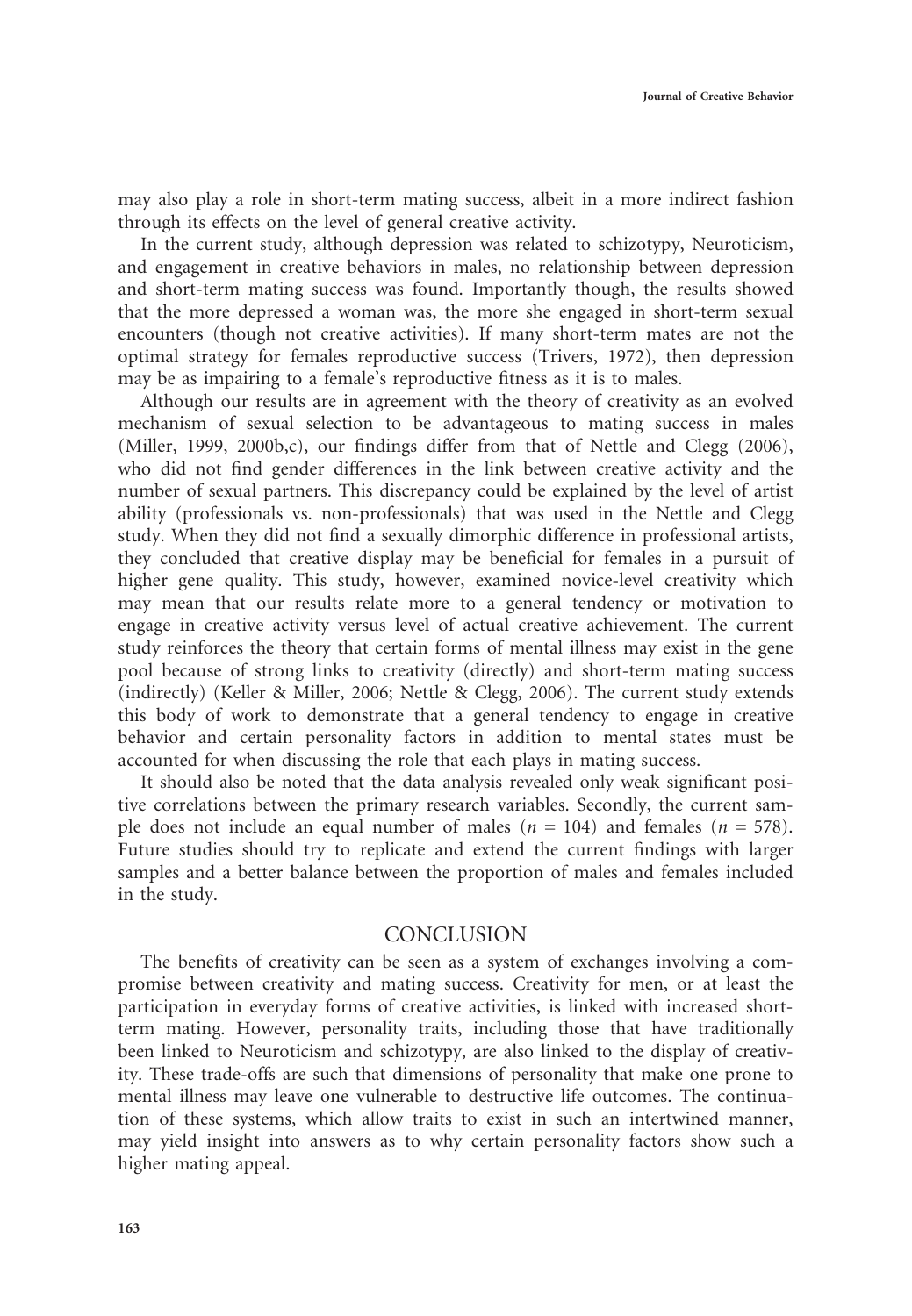## **REFERENCES**

- ABRAHAM, A., & WINDMANN, S. (2008). Selective information processing advantages in creative cognition as a function of schizotypy. Creativity Research Journal, 20, 1–6.
- ANDREASEN, N.C. (1987). Creativity and mental illness: Prevalence rates in writers and their first-degree relatives. American Journal of Psychiatry, 144, 1288–1292.
- ANDRESEN, E.M., MALMGREN, J.A., CARTER, W.B., & PATRICK, D.L. (1994). Screening for depression in well older adults: Evaluation of a short form of the CES-D (Center for epidemiologic studies depression scale). American Journal of Preventive Medicine, 10, 77–84.
- AVILA, M., THAKER, G., & ADAMI, H. (2001). Genetic epidemiology and schizophrenia: A study of reproductive fitness. Schizophrenia Research, 47, 233–241.
- BASSETT, A.S., BURY, A., HOGKINSON, K.A., & HONER, W.G. (1996). Reproductive fitness in familial schizophrenia. Schizophrenia Research, 21, 151–160.
- BATEY, M., & FURNHAM, A. (2008). The relationship between measures of creativity and schizotypy. Personality and Individual Differences, 45, 816–821.
- BROD, J.H. (1997). Creativity and schizotypy. In G.S. Claridge (Ed.), Schizotypy: Implications for illness and health (pp. 276–298). Oxford: Oxford University Press.
- BURCH, G., PAVELIS, C., HEMSLEY, D.R., & CORR, P.J. (2006). Schizotypy and creativity in visual artists. British Journal of Psychology, 97, 177–190.
- CARLSSON, I. (2002). Anxiety and flexibility of defense related to high or low creativity. Creativity Research Journal, 14, 341–349.
- CARLSSON, I., WENDT, P.E., & RISBERG, J. (2000). On the neurobiology of creativity. Differences in frontal activity between high and low creative subjects. Neuropsychologia, 38, 873–885.
- CLEGG, H., NETTLE, D., & MIELL, D. (2011). Status and mating success amongst visual artists. Frontiers in Psychology, 2, 1–4.
- FEIST, G.J. (1998). A meta-analysis of personality in scientific and artistic creativity. Personality and Social Psychology Review, 2, 290–309.
- FISHER, J.E., MOHANTY, A., HERRINGTON, J.D., KOVEN, N.S., MILLER, G.A., & HELLER, W. (2004). Neuropsychological evidence for dimensional schizotypy: Implications for creativity and psychopathology. Journal of Research in Personality, 38, 24–31.
- GANGESTAD, S.W. (1997). Evolutionary psychology and genetic variation: Non-adaptive, fitness-related and adaptive. In G.R. Bock & G. Cardew (Eds.), Characterizing human psychological adaptations. Ciba Foundation Symposium 208 (pp. 212–230). New York: John Wiley & Sons, Ltd.
- GANGESTAD, S.W., SIMPSON, J.A., COUSINS, A.J., GARVER-APGAR, C.E., & CHRISTENSEN, P.N. (2004). Women's preferences for male behavioral displays change across the menstrual cycle. Psychological Science, 15, 203–206.
- GOLDBERG, L.R. (1999). A broad-bandwidth, public-domain, personality inventory measuring the lower level facets of several five factor models (vol. 7). Tilburg: Tilburg University Press.
- GOLDBERG, L.R. (2001). Analyses of Digman's child-personality data: Derivation of big-five factor scores from each of six samples. Journal of Personality, 69, 709–743.
- GOLDBERG, L.R., JOHNSON, J.A., EBER, H.W., HOGAN, R., ASHTON, M.C., CLONINGER, C.R., & GOUGH, H.C. (2006). The International personality item pool and the future of public-domain personality measures. Journal of Research in Personality, 40, 84–96.
- GRIFFIN, M., & MCDERMOTT, M.R. (1998). Exploring a tripartite relationship between rebelliousness openness to experience and creativity. Social Behavior & Personality: An International Journal, 26, 347.
- GRISKEVICIUS, V., CIALDINI, R.B., & KENRICK, D.T. (2006). Peacocks, picasso, and parental investment: The effects of romantic motives on creativity. Journal of Personality and Social Psychology, 91, 63–76.
- HASELTON, M., & MILLER, G. (2006). Women's fertility across the cycle increases the short-term attractiveness of creative intelligence. Human Nature, 17, 50–73.
- HOCEVAR, D. (1979). The development of the Creative Behavior inventory. Paper presented at the annual meeting of the Rocky Mountain Psychological Association. (ERIC Reproduction Services No. ED 170350).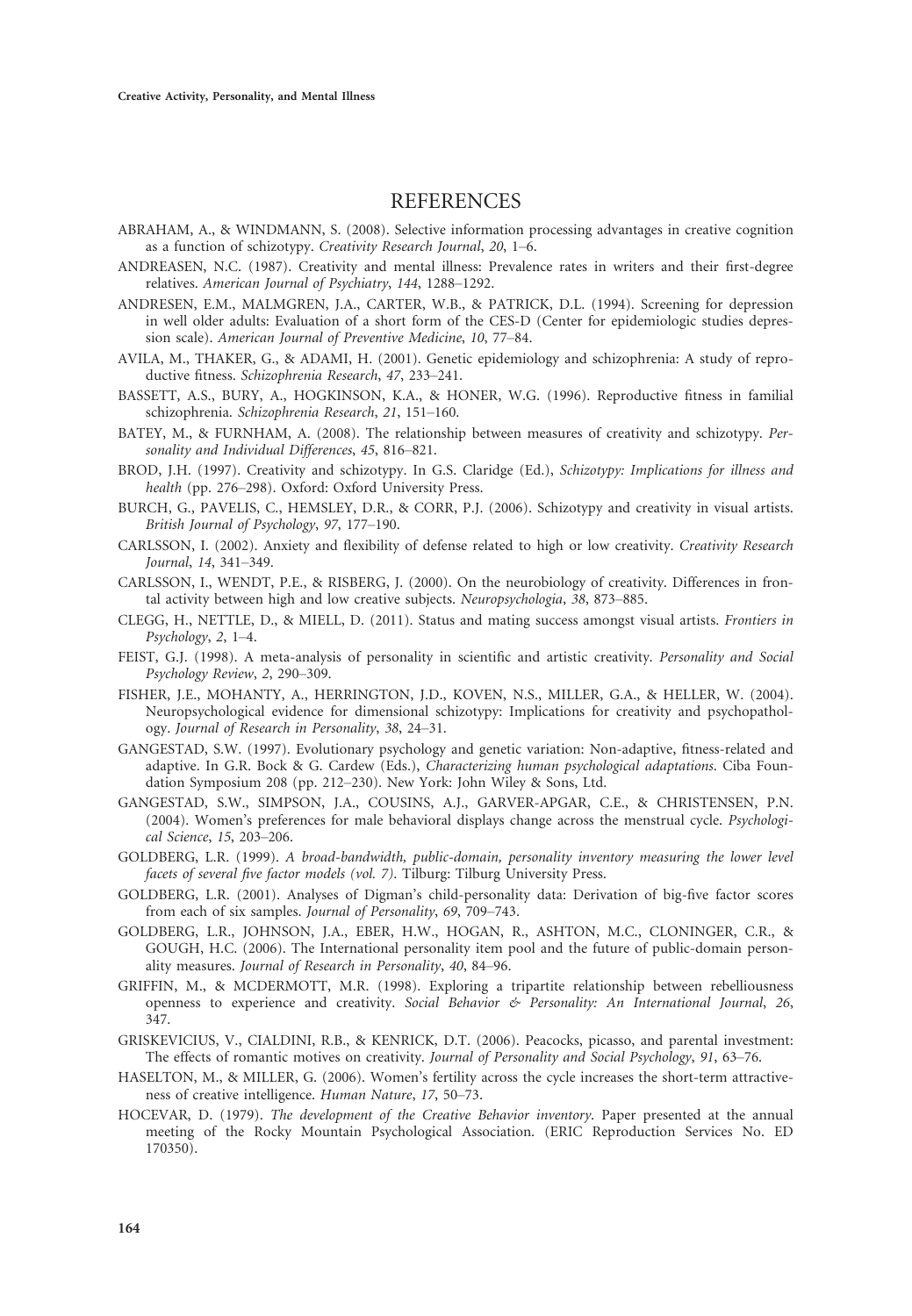- HOLT, N.J., DELANOY, D.L., & ROE, C.A.. (2004, August). Creativity, subjective paranormal experiences and altered states of consciousness. Paper presented at the 47th Annual Parapsychological Association Convention, Vienna.
- JAMISON, K.R. (1993) Touched with fire: Manic-depressive illness and the artistic temperament. New York, NY: The Free Press.
- KARIMI, Z., WINDMANN, S., GÜNTÜRKÜN, O., & ABRAHAM, A. (2007). Insight problem solving in individuals with high versus low schizotypy. Journal of Research in Personality, 41, 473–480.
- KARLSSON, J.L. (2001). Mental abilities of male relatives of psychotic patients. Acta Psychiatrica Scandinavica, 104, 466–468.
- KARNEY, B.R., & BRADBURY, T.N. (1997). Neuroticism, marital interaction, and the trajectory of marital satisfaction. Journal of Personality and Social Psychology, 72, 1075–1092.
- KARSSON, J.L. (1970). Genetic association of giftedness and creativity with schizophrenia. Hereditas, 66, 177–182.
- KAUFMAN, S.B., KOZBELT, A., BROMLEY, M.L., & MILLER, G.F. (2008). The role of creativity and humor in human mate selection. In G. Geher & G. Miller (Eds.), Mating intelligence: Sex, relationships, and the mind's reproductive system (pp. 227–262). Mahwah, NJ: Erlbaum.
- KELLER, M.C., & MILLER, G. (2006). Resolving the paradox of common, harmful, heritable mental disorders: Which evolutionary genetic models work best? Behavioral and Brain Sciences, 29, 385– 452.
- KELLY, E.L., & CONLEY, J.J. (1987). Personality and compatibility: A prospective analysis of marital stability and marital satisfaction. Journal of Personality and Social Psychology, 52, 27–40.
- KING, L.A., MCKEE, W.L., & BROYLES, S.J. (1996). Creativity and the five-factor model. Journal of Research in Personality, 30, 189–203.
- KYAGA, S., LICHTENSTEIN, P., BOMAN, M., HULTMAN, C., LÅNGSTRÖM, N., & LANDÉN, M. (2011). Creativity and mental disorder: Family study of 300,000 people with severe mental disorder. British Journal of Psychiatry, 199, 373–379.
- LOO, R. (1979). Note on the relationship between trait anxiety and the Eysenck personality questionnaire. Journal of Clinical Psychology, 35, 110.
- MARTINDALE, C., ANDERSON, K., MOORE, K., & WEST, A.N. (1996). Creativity, oversensitivity, and rate of habituation. Personality and Individual Differences, 20, 423–427.
- MILLER, G.F. (1999). Sexual selection for cultural displays. In R. Dunbar, C. Knight, & C. Power (Eds.), The evolution of culture (pp. 71–91). New Brunswick: Rutgers University Press.
- MILLER, G.F. (2000a). The mating mind: How sexual choice shaped the evolution of human nature. New York, NY, US: Doubleday.
- MILLER, G.F. (2000b). Mental traits as fitness indicators. Expanding evolutionary psychology's adaptationism. Annals of the New York Academy of Sciences, 907, 62–74.
- MILLER, G.F. (2000c). Sexual selection for indicators of intelligence. Novartis Found Symposium, 233, 260-270. discussion 270–280.
- MILLER, G.F., & TAL, I.R. (2007). Schizotypy versus openness and intelligence as predictors of creativity. Schizophrenia Research, 93, 317–324.
- NETTLE, D. (2005). An evolutionary approach to the extraversion continuum. Evolution and Human Behavior, 26, 363–373.
- NETTLE, D. (2006). Schizotypy and mental health amongst poets, visual artists, and mathematicians. Journal of Research in Personality, 40, 876–890.
- NETTLE, D., & CLEGG, H. (2006). Schizotypy, creativity and mating success in humans. Proceedings of the Royal Society of London. Series B, Containing papers of a Biological character, 273, 611–615.
- POST, F. (1994). Creativity and psychopathology. A study of 291 world-famous men. British Journal of Psychiatry, 165, 22–34.
- RAINE, A., & BENISHAY, D. (1995). The SPQ-B: A brief screening instrument for schizotypal personality disorder. Journal of Personality Disorders, 9, 346–355.
- RAWLINGS, D., & LOCARNINI, A. (2008). Dimensional schizotypy, autism, and unusual word associations in artists and scientists. Journal of Research in Personality, 42, 465–471.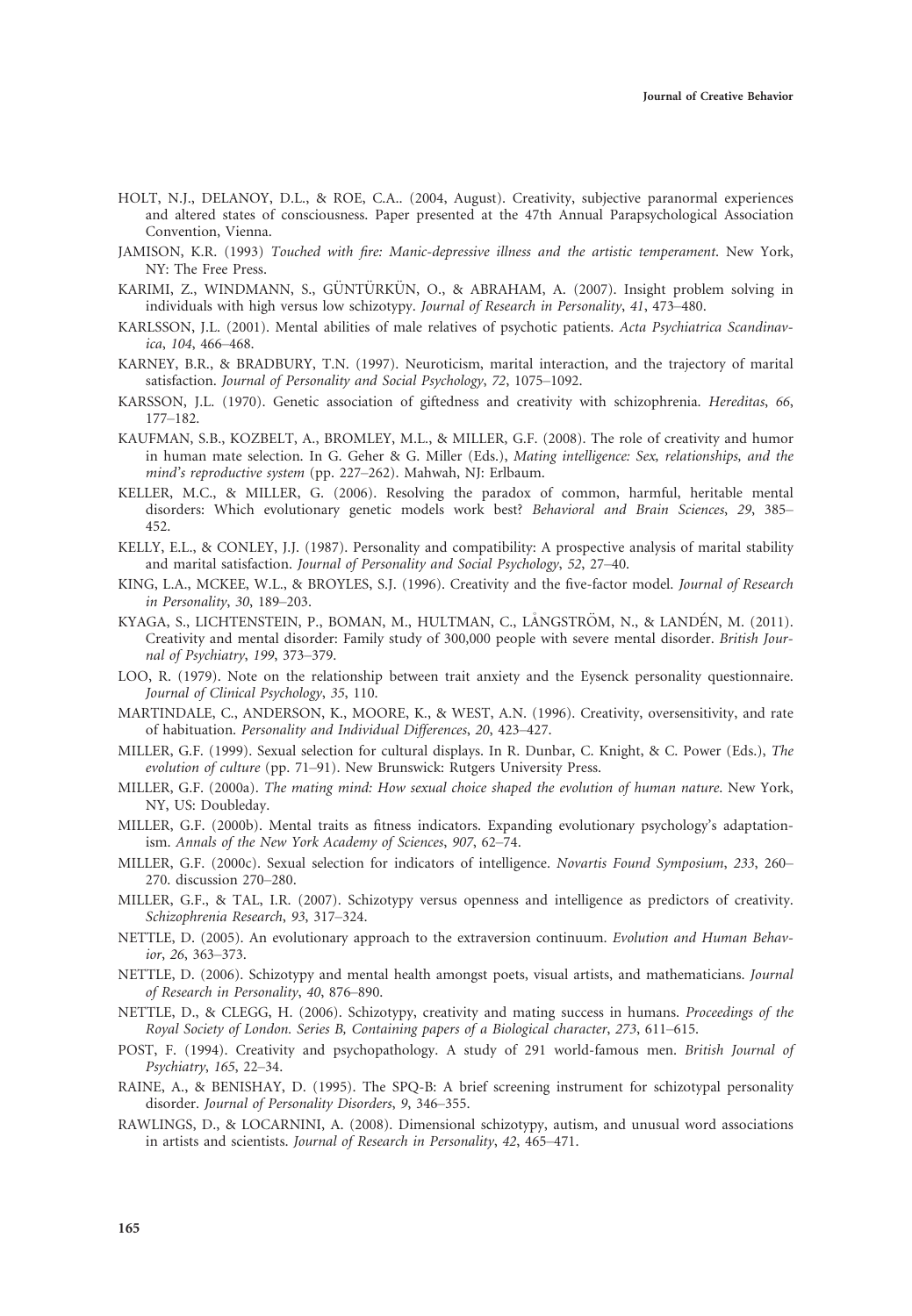- RICHARDS, R., KINNEY, D.K., LUNDE, I., BENET, M., & MERZEL, A.P. (1988). Creativity in manicdepressives, cyclothymes, their normal relatives, and control subjects. Journal of Abnormal Psychology, 97, 281–288.
- RICHARDSON, A.G. (1985). Personality correlates of creativity among a sample of Jamaican adolescents. Personality and Individual Differences, 6, 771–774.
- SCHMITT, D.P. (2005). Sociosexuality from Argentina to Zimbabwe: A 48-nation study of sex, culture, and strategies of human mating. Behavioral and Brain Sciences, 28, 247–275.
- SHROUT, P.E., & BOLGER, N. (2002). Mediation in experimental and nonexperimental studies: New procedures and recommendations. Psychological Methods, 7, 422–445.
- SILVIA, P.J., & KAUFMAN, J.C. (2010). Creativity and mental illness. In J.C. Kaufman & R.J. Sternberg (Eds.), Cambridge handbook of creativity (pp. 381–394). New York: Cambridge University Press.
- SILVIA, P.J., KAUFMAN, J.C., REITER-PALMON, R., & WIGERT, B. (2011). Cantankerous creativity: Honesty-humility, agreeableness, and the HEXACO structure of creative achievement. Personality and Individual Differences, 51, 687–689.
- SILVIA, P.J., & KIMBREL, N.A. (2010). A dimensional analysis of creativity and mental illness: Do anxiety and depression symptoms predict creative cognition, creative accomplishments, and creative self-concepts? Psychology of Aesthetics, Creativity, and the Arts, 4, 2–10.
- SPIELBERGER, C.D., GORSUCH, R.L., LUSHENE, R., VAGG, P.R., & JACOBS, G.A. (1983) Manual for the state-trait anxiety inventory (Form Y). Palo Alto: Consulting Psychologist.
- SRINIVASAN, T. (1984). Originality in relation to extraversion, introversion neuroticism and psychoticism. Journal of Psychological Researches, 28, 65–70.
- TRIVERS, R. (1972). Parental investment and sexual selection. Cambridge, MA: Biological Laboratories, Harvard University.
- WILSON, D.S. (1994). Adaptive genetic variation and human evolutionary psychology. Ethology and Sociobiology, 15, 219–235.

Melanie L. Beaussart, California State University

Scott Barry Kaufman, New York University

James C. Kaufman, California State University

Correspondence concerning this article should be addressed to Melanie Beaussart, Department of Psychology, CSUSB, San Bernardino, CA 92407. E-mail: mlbeaussart@gmail.com

#### AUTHOR NOTE

Special thanks are offered to two anonymous reviews of an earlier draft of this manuscript.

## APPENDIX

Creative Activities and Interests Checklist (adapted from Griffin & McDermott, 1998; Holt et al., 2004).

#### Creative Activities and Interests Checklist: Please indicate how much time you have spent doing the following activities in the last 12 *months*:

 $1 =$  None of the time  $3 =$  Some of the time  $5 =$  Most of the time.

The painting of pictures The drawing of pictures The making of sculpture The taking of artistic photographs The making of useful or decorative objects